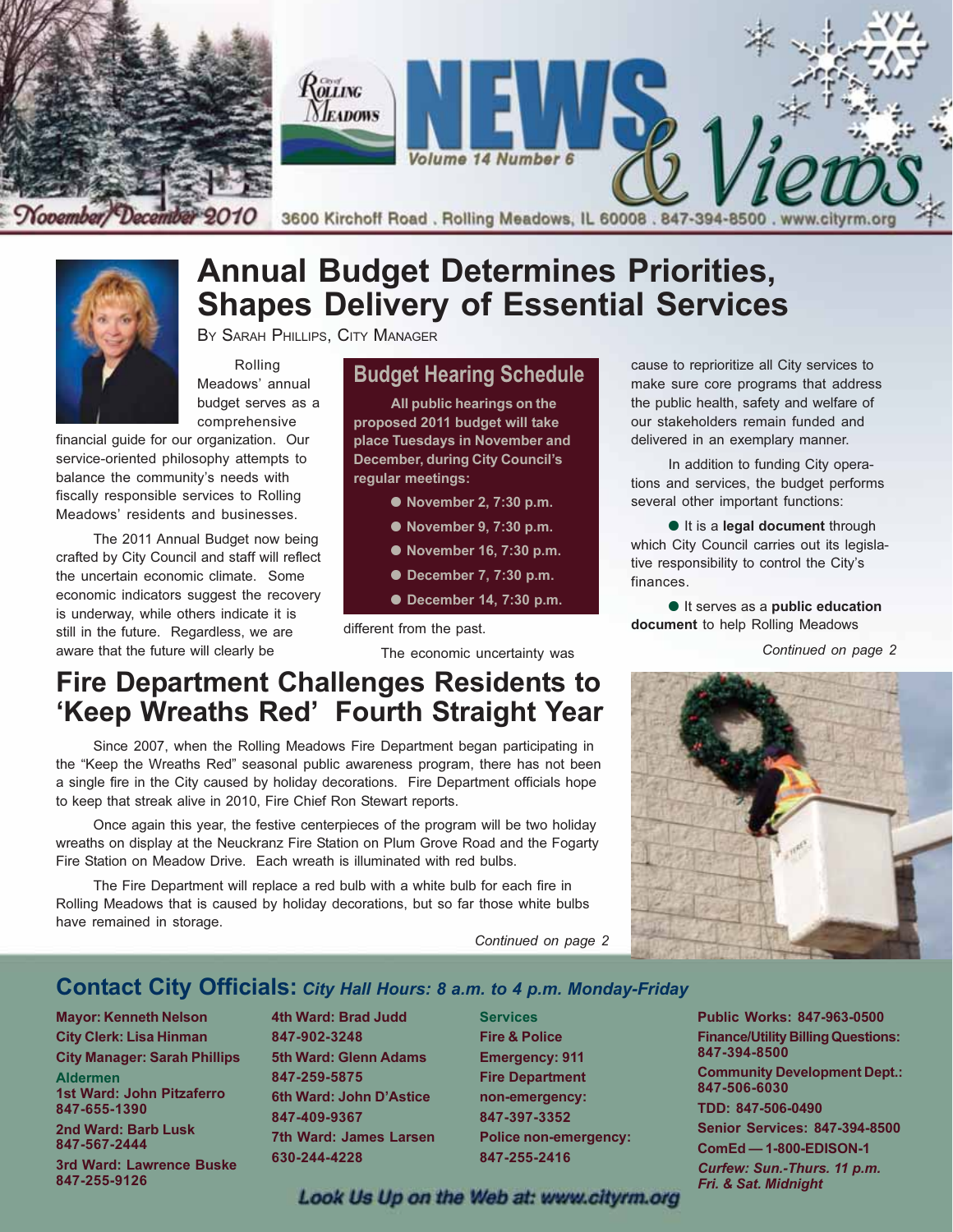## **City Welcomes Home Another of Its Heroes**

U.S. Army Specialist Joshua Alvarado, his mother, Maggie, and father, Jesus (below), are visibly moved by the outpouring of community support he received upon returning home from a tour of duty in Iraq on October 9.

Members of the Warriors' Watch Riders, including Mark Bratkiy and Bob Smith (right). provided SPC Alvarez with a motorcycle escort from the Des Plaines Oasis to Rolling



Meadows. Upon entering the City, they were joined by Police and Fire Department vehicles for an honorary motorcade to his home on Cardinal Drive.

> Welcome home. SPC Alvarado!

# **Annual Budget Determines Priorities**

Continued from page 1

taxpayers understand the finances of their local government.

It is a management tool that each City department uses to plan, administer, and improve its operations and customer services.

It is a decision making aid designed to help Council make difficult public policy choices. There is more that we want to do for the community than we have resources to accomplish.

Throughout November and December, City Council will hold a series of hearings that will offer residents an opportunity to voice their opinions, comments and concerns about the 2011 budget. Aldermen are expected to approve the budget by year's end.

Residents who wish to review the most recent budget draft may access the document on the City's Website, www.cityrm.org, or at the Rolling Meadows Library.

#### **Candidate Petitions Due December 20**

Candidates planning to run for the offices of Mayor and City Clerk – and for City Council in Wards 1, 3, 5 and 7 – must file completed petitions the week of December  $13 - 20$  to be listed on the April 5, 2011 ballot.

Completed petitions may be delivered to the City Clerk's office at City Hall, 3600 Kirchoff Road, Monday - Friday, 8:30 a.m. - 5 p.m. Petitions delivered after 5 p.m., Monday, December 20 will not be accepted.

Candidates must have lived in Rolling Meadows for at least one year and, if running for Council, must reside in the Ward they are running to represent. For more information on the April election, contact the City Clerk at 847-394-8500.

### **E-Billing = Customer Convenience**

The City's new Web-based utility billing service continues to attract residents who are drawn to the convenience of receiving their utility bills by email. Residents who sign up for the program at the City's Website, www.cityrm.org, receive an email each month that contains a link to their utility billing statement. The program allows customers to review a twoyear billing history for their account, helps streamline the City's billing operations, and will save thousands of dollars per year in printing, processing and mailing costs.

For more information, contact the Finance Department at 847-394-8500.

# 'Keep Wreaths Red'... Continued from page 1

"Since our program began three years ago, we have had no fires that were caused by holiday decorations. Rolling Meadows residents have done a tremendous job in helping us keep our wreaths red." Fire Chief Ron Stewart savs.

The Illinois Fire Chiefs Association adopted the "Keep the Wreaths Red" program in 1980.

"Departments across the state who participate in this program have observed that people are very interested in seeing whether their city has had a fire caused

by holiday decorations," Deputy Chief Scott Franzgrote explains. "It offers a unique approach for reminding Rolling Meadows residents to keep their families safe during the holidays."

#### Tips to help "Keep the Wreaths" Red" in Rolling Meadows include:

• Check for fresh needles before purchasing a tree. Trees with brown or brittle needles pose a fire risk. Verify that artificial trees displayed in the home are flame retardant, and keep all trees away from fireplaces or heating vents. Never light candles on trees or evergreens,

near draperies or other flammable materials, and never leave candles unattended.

● Avoid using electrical ornaments or light strings on artificial trees with metallic leaves or branch coverings.

• Fireplaces are for burning wood or decorative logs only. Make sure flues are open to prevent carbon monoxide buildup.

● Use lights approved for outdoor use if decorating a home's exterior.

● Never leave a turkey deep fryer unattended, and always use it outdoors.

• Check smoke detectors regularly.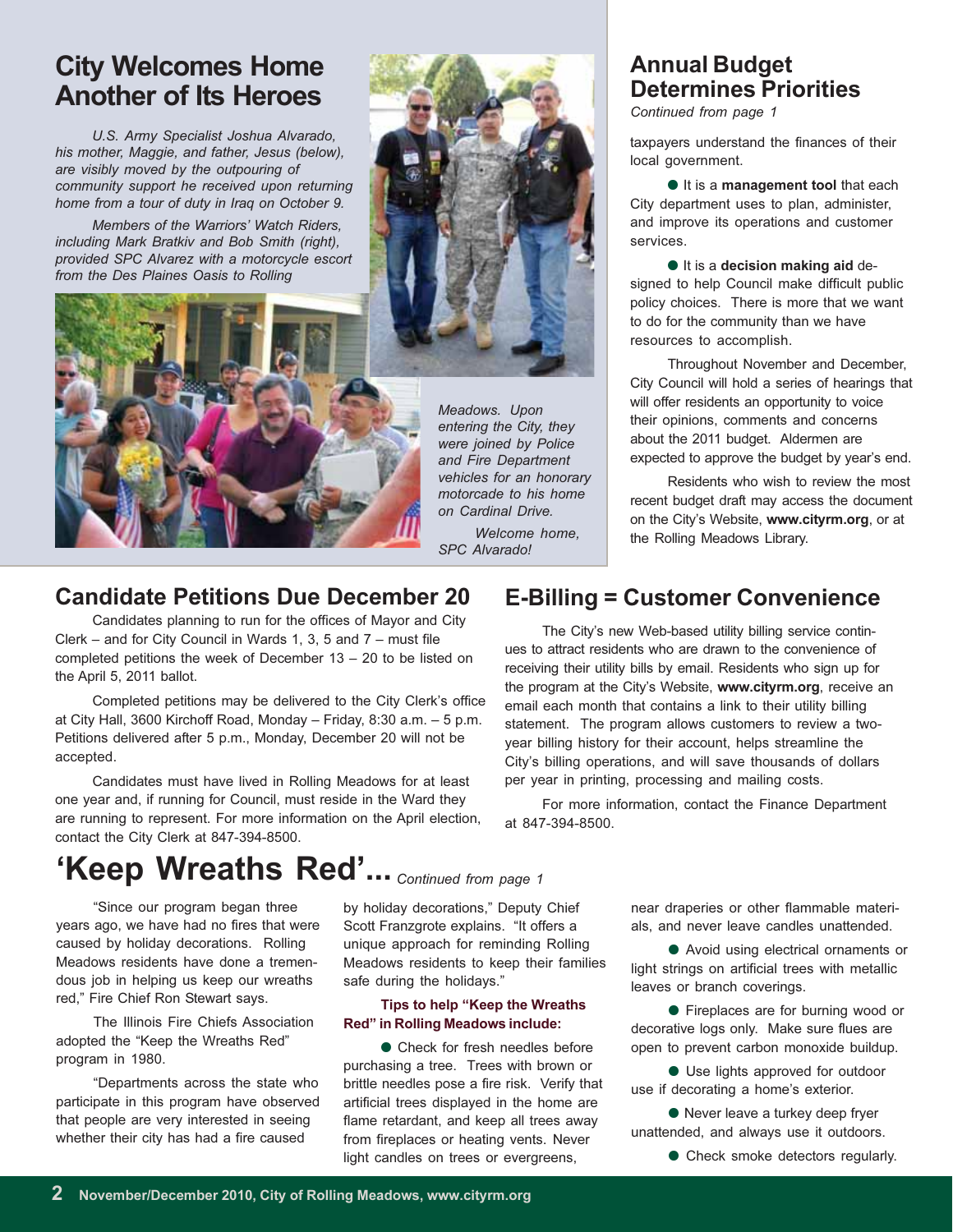### **Police Records System Upgrade Enhances Operations, Cuts Costs**

The Rolling Meadows Police Department upgraded its records management system in October, a move that will save taxpayers tens of thousands of dollars per year and enhance operations, Police Chief Dave Scanlan reports.

The new ID Networks system is fully compatible with surrounding law enforcement agencies and the regional dispatch center that handles residents' emergency calls. The software enables Rolling Meadows Police to easily share data with the 10 other departments served by the Northwest Central Dispatch System (NWCDS) and link to NWCDS' computer aided dispatch programs.

The system will cost the Department about \$6,000 next

year, compared with roughly \$60,000 for the former system, which was much more complex because Rolling Meadows operated its own dispatch center until mid-2009, Chief Scanlan explains.

"After joining Northwest Central Dispatch, we saw opportunities to reduce costs because we no longer required such an all-encompassing system," he says.

The transfer to ID Networks, a provider of integrated software solutions for law enforcement agencies, was completed at no cost to taxpayers. The Police Department bought out the remainder of its old service contract with funding provided through a federal law enforcement grant.

# **Public Works' Greg Larson Retires After 29 Years of Service**

Greg Larson retired from the Public Works Department in October after 29 years of service to the City - an impressive accomplishment, considering the fact that when Greg was nine months old, doctors told his parents that their son would never walk or talk.

Determined to provide Greg with a better future, Gus and Marilyn Larson moved to Arlington Heights after learning about programs and services offered through Clearbrook, which offers opportunities, services and support to people with disabilities. Greg overcame the odds and graduated from Wheeling High School in 1973.

Greg's service to the City began in



Greg Larson

His easygoing nature, friendly attitude and commitment to the job earned him a regular part-time position at Public Works. Marilyn recalls former Mayor Bill Ahrens commenting on Greg's outgoing personality by telling people, "If you don't know Greg Larson, it's your own fault."

to microfilm.

"Greg's service to Rolling Meadows is quite an achievement and we are very proud of him," Marilyn says. "He is a very happy person by nature and has lived the best life he could. His co-workers have made him part of the family and accepted him for who he is. We thank them for everything."

"Greg has been an integral member of the Public Works team from his early days microfilming and managing the recycling center, to more recent responsibilities such as building maintenance," explains Facilities Superintendent Don Wenzel. "Greg knows how to stay busy, his contributions are significant, and we will surely miss him."

#### **Public Works Gears Up for Winter**

Each October, as residents turn their focus to raking leaves, Public Works crews are preparing for winter. The season's first winter storm may cover Rolling Meadows in a blanket of white at any time, so Public Works crews spend the fall months mounting plows to the front of Department vehicles, testing hydraulics, calibrating salt applicators, and more. Meanwhile, plow drivers conduct test runs along snow removal routes.

This detailed preparation is essential for maintaining the effectiveness of the City's snow removal operations, explains Public Works Director Fred Vogt. "Day or night, our mission is to completely clear the streets of snow and ice to make driving safer for our residents," he says.

Once again this year, Public Workswill use road salt that has been pre-treated with environmentally friendly de-icing materials, such as corn or beet by-products, in combination with magnesium or calcium chloride.

"Salt treated with calcium or magnesium chloride and vegetable by-products tends to stick to the pavement better than untreated road salt," Vogt explains. "That allows us to reduce our salt usage during heavy storms."

#### **Police Plan to Staff Front Desk 24/7**

Residents will soon be able to contact a police officer for non-emergency service requests - such as overnight parking - 24 hours a day, as Police Department officials embrace new operational efficiencies that will let them reassign staff to cover the front desk around the clock.

An upgrade of the Department's Records Management System (see above article), combined with a project to replace police records currently on microfilm with digital files, created an opportunity to reassign Records Division employees, community service officers (CSOs) and part-time assistants to the front desk, Police Chief Dave Scanlan explains.

"Converting microfilm records to a digital format makes them more portable and, in the process, less labor intensive. That opened up an opportunity to reallocate staff resources to the front desk," he says. "Due to the current economic and budgetary climate, the Police Department cannot simply hire additional staff to address the issue."

Currently, residents may call the Department's nonemergency number, 847-255-2416, weekdays between 8 a.m. - 4 p.m. to speak with an officer. 24-hour service should be in place by year's end, Chief Scanlan says.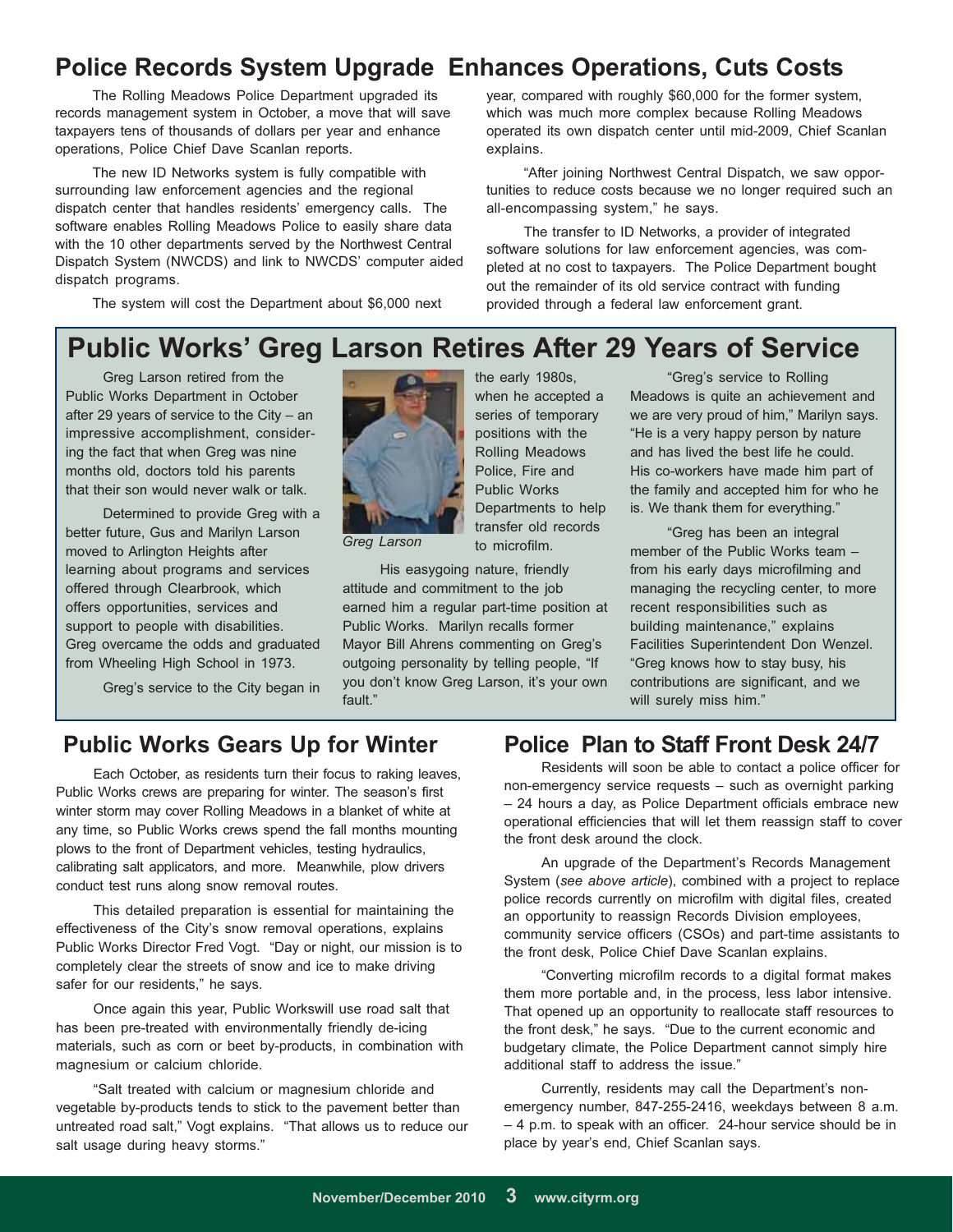| November 2010                                                            |                                    |                                                                                                              |                                                              |                                                                                                                                                                  |                                                                             |                            |
|--------------------------------------------------------------------------|------------------------------------|--------------------------------------------------------------------------------------------------------------|--------------------------------------------------------------|------------------------------------------------------------------------------------------------------------------------------------------------------------------|-----------------------------------------------------------------------------|----------------------------|
|                                                                          | 1                                  | $2$ Election Day                                                                                             | 3                                                            | 4                                                                                                                                                                | 5                                                                           | 6                          |
| refuse at the curb no earlier than 3<br>p.m. the day prior to pickup.    | Early refuse set out begins. Place | <b>City Council</b><br><b>Meeting/Budget</b><br>Hearing, 7:30<br>p.m., at City Hall                          | <b>Zoning Board of</b><br>Appeals, 7 p.m.,<br>City Hall      | <b>Adjudication</b><br>Hearing, 1 p.m.,<br>City Hall                                                                                                             |                                                                             |                            |
| <b>7</b> Daylight<br>Savings Time<br>ends. Clocks fall<br>back one hour. | 8                                  | 9<br><b>City Council</b><br><b>Meeting/Budget</b><br>Hearing, 7:30<br>p.m., City Hall                        | 10                                                           | 11 Veterans<br>Day. City Hall<br>closed. Regular<br>refuse pickup.                                                                                               | 12                                                                          | 13                         |
| 14                                                                       | 5                                  | 16 City Council 17<br><b>Committee of</b><br>the Whole/<br><b>Budget Hearing,</b><br>7:30 p.m., City<br>Hall |                                                              | 18<br><b>Adjudication</b><br><b>Hearing (Red</b><br>Light), 2 p.m., City<br>Hall                                                                                 | 19                                                                          | 20                         |
| 21                                                                       | 22<br><b>Water bills due</b>       | 23                                                                                                           | 24                                                           | 25<br>Thanksgiving Holiday. City Hall<br>closed. Refuse collection delayed.<br>Thursday routes will be collected<br>Friday; Friday routes collected<br>Saturday. | 26                                                                          | 27                         |
| 28                                                                       | 29                                 | 30                                                                                                           |                                                              |                                                                                                                                                                  |                                                                             |                            |
| December 2010                                                            |                                    |                                                                                                              |                                                              |                                                                                                                                                                  |                                                                             |                            |
| <b>Programmed</b>                                                        | <b>The Ave</b>                     |                                                                                                              | 1<br><b>Zoning Board of</b><br>Appeals, 7 p.m.,<br>City Hall | 2 Holiday Tree<br>Lighting, 6 p.m.,<br>in front of<br>McDonald's on<br>Kirchoff Road                                                                             | 3 Yard waste<br>collection ends.                                            | 4                          |
| 5                                                                        | 6                                  | $\overline{7}$<br><b>City Council</b><br><b>Meeting/Budget</b><br>Hearing, 7:30<br>p.m., City Hall           | 8<br><b>Zoning Board of</b><br>Appeals, 7 p.m.,<br>City Hall | 9<br>Adjudication<br>Hearing, 1 p.m.,<br>City Hall                                                                                                               | 10                                                                          | 11                         |
| 12                                                                       | 13                                 | 14<br><b>City Council</b><br><b>Meeting/Budget</b><br>Hearing, 7:30<br>p.m., City Hall                       | 15<br>Plan<br>Commission,<br>7:30 p.m., at<br>City Hall      | 16<br><b>Adjudication</b><br><b>Hearing (Red</b><br>Light), $2 p.m.,$<br>City Hall                                                                               | 17                                                                          | 18                         |
| 19                                                                       | 20<br><b>Water bills due</b>       | 21                                                                                                           | 22                                                           | 23<br><b>City Hall closed for the</b><br><b>Christmas holiday. Early</b><br>refuse pickup on both days.                                                          | 24                                                                          | 25<br><b>Christmas Day</b> |
| 26                                                                       | 27                                 | 28                                                                                                           | 29                                                           | 30                                                                                                                                                               | 31<br><b>New Year's Eve</b><br>City Hall closed.<br>Early refuse<br>pickup. |                            |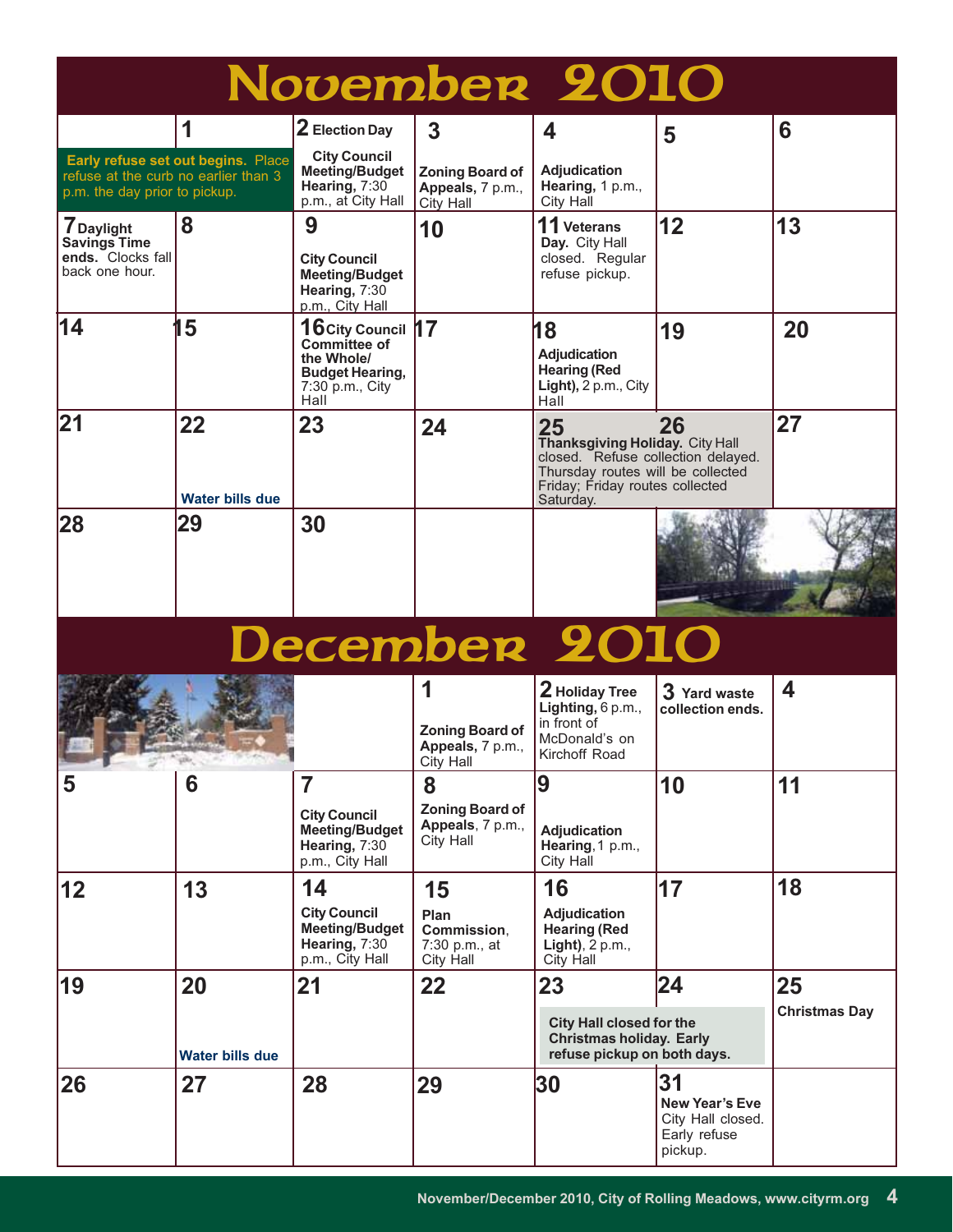

# **City Officials Take a Walk** in Firefighters' Boots

Several Rolling Meadows officials participated in an interesting Fire Department operations training day at the Northeastern Illinois Public Safety Training Academy in Glenview, Saturday, October 2.

Alderman James Larson (above) suits up for a trip up the truck ladder, while former Alderman Tom Rooney (right) is spotted right after coming down from the ladder







To show public officials what a fireman has to do, there were four demonstration sites: an engine with a large ladder to climb, a simulated fire rescue, a live fire demonstration, and emergency medical services. Mayor Nelson (at left) is pictured in the simulated fire rescue, and Alderman Barb Lusk (above) takes part in an emergency medical demonstration.

# **City Partners with Marines** In Toys for Tots Campaign

Rolling Meadows has partnered with the United States Marine Corps Reserve to collect toys for less fortunate children through the Marines' Toys for Tots program.

Beginning November 1, drop boxes for new, unwrapped toys will be located at City Hall, 3600 Kirchoff Road; Rolling Meadows Library, 3110 Martin Lane; the Neuckranz Fire Station, 2455 Plum Grove Road; and the Fogarty Fire Station, 3110 Meadow Drive. Toy donations will be accepted through Friday, December 3.

To find other drop off locations, or to make a monetary donation in support of the program, visit www.toysfortots.org.

# **Firefighters' 'Fill the Boot' Campaign Raises \$4,700** for Muscular Dystrophy

Rolling Meadows firefighters earned high praise for their efforts during a "Fill the Boot" fundraiser that generated nearly \$4,700 in donations for the Muscular Dystrophy Association (MDA).

In a letter to Fire Chief Ron Stewart, MDA Fundraising Coordinator Amber Pichiotino wrote how she was "very impressed with the professionalism and active role that Rolling Meadows firefighters have taken in the program. You

#### **Recycling Program Collects Holiday Lights, Cords, Wire**

Rolling Meadows has joined with the Solid Waste Agency of Northern Cook County (SWANCC) and Elgin Recycling to conduct a recycling program that collects holiday lights, electrical cords and wire.

Materials suitable for collection and recycling include holiday lights (all colors and lengths), extension cords, household cords and wiring and computer cords/ wires.

A collection box is located at City Hall, 3600 Kirchoff Road. The program runs November 28 through January 21, 2011.

have a wonderful group of firefighters that should be commended for their hard work."

The funding helped fund MDA summer camp for children affected by neuromuscular disease, as well as a variety of services such as clinics, support groups and research for a cure. For more information on MDA, visit www.mdausa.org.